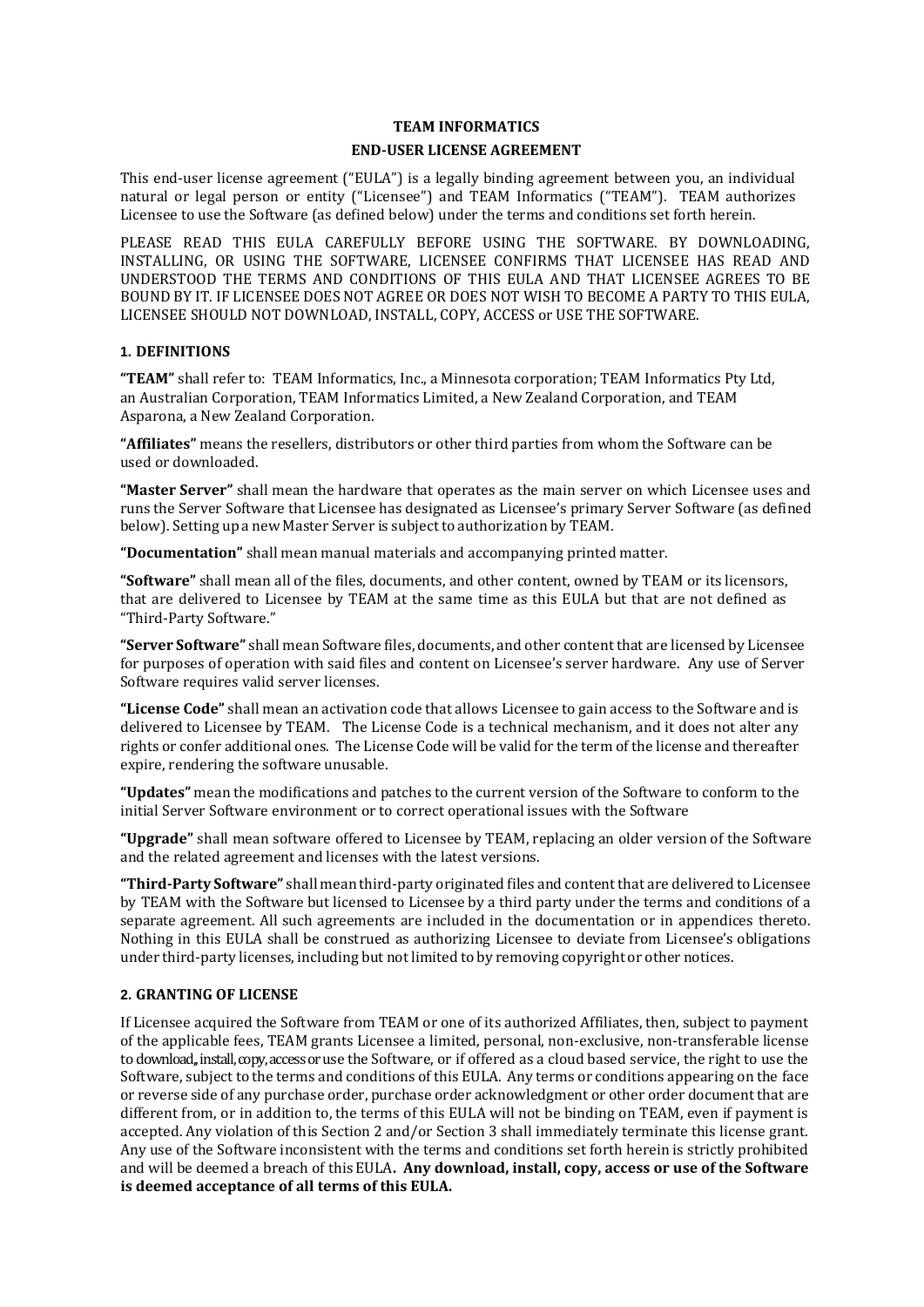Licensee is authorized to utilize the Software only for Licensee's internal needs, or, if Licensee is a legal person, only for internal business purposes pursued by Licensee's employees or other persons who are working for Licensee, on Licensee's behalf, and for Licensee's benefit.

If the Software is licensed on a subscription, the Licensee's rights to use the Software are limited to the subscription period. After the expiration of your subscription period, the functionality of the Software will be no longer available until Licensee makes a payment to extend the subscription period. Licensee may extend the subscription period at any time during the subscription period. If Licensee extends the subscription period, Licensee may continue using the Software until the end of the extended subscription period. All payments are non-refundable unless otherwise is specified in a separate written agreement between Licensee and TEAM or its Affiliates.

**2.1. Documentation:** TEAM grants Licensee a worldwide, nonexclusive, nontransferable, and perpetual license to use the Documentation. Licensee may make copies of the Documentation for Licensee's own internal business purposes.

**2.2. Evaluation:** If Licensee acquired the Software for evaluation purposes, TEAM grants Licensee anonexclusive,

non-transferable license for up to 30 days to download, install and use the Software in order to find out whether the Software is suitable for Licensee's needs. An evaluation license shall be available for Licensee only once and only for a limited period of up to 30 days. Licensee is authorized to use and run the Software solely for testing and evaluation purposes, and Licensee may not use the Software subject to evaluation licenseforanyotherpurposes,includingbutnotlimitedto profit-seekingpurposes anduse togain technical or other information for commercial use.

**2.3. Server Software:** If Licensee purchased a perpetual license, TEAM grants Licensee a non-exclusive, non-transferable, perpetual, local, and restricted license to download install, copy, access and use the Software on a single designated Master Server in Licensee's System.

If Licensee purchased a fixed-term license, TEAM grants Licensee a non-exclusive, non-transferable, local, and restricted license to download, install, copy, access and use the Software on a single designated Master Server in Licensee's system for the period that Licensee's payment covers. Licensee shall save all purchase confirmations and receipts of Licensee's payments.

Licensee may create backup servers and make copies of the Software but solely for backup purposes. Licensee may not use, run, load, or copy (temporarily or permanently, in whole or in part) the Software that is installed on Licensee backup server, other than to the extent technically necessary for up-to-date backup.

*Cloud Service Named User Licenses* must be assigned to named individuals. The license authorizes the named person to access, use, run, and display the Software for the period of the valid cloud service license. Licensee may not transfer the license to any external natural or legal person without permission, but Licensee may reallocate the licenses Licensee has purchased.

# **3. RESTRICTIONS**

As this is an end-user license, Licensee acknowledges that any dissemination or distribution, whether by loaning, selling, hiring out, or otherwise transferring the Software, is strictly prohibited.

Licensee acknowledges and agrees that Licensee is not allowed to remove or circumvent any digital rights management mechanism, and Licensee may not use the Software in conjunction with, or with the assistance of, any codes, keys, mechanisms, or hardware or software components that are meant to circumvent the protection and that are supplied to Licensee by someone other than TEAM or one of its authorized distributors.

Licensee shall not, and shall not permit others to: (i) modify, translate, decompile, bootleg, reverse engineer, disassemble, or extract the inner workings of the Software, (ii) copy the look-and-feel or functionality of the Software; (iii) remove any proprietary notices, marks, labels, or logos from the Software and/or the Documentation; (iv) rent or transfer all or some parts of the Software to any third party without TEAM prior written consent; or (v) utilize any computer software or hardware which is designed to defeat any copy protection device, should the Software be equipped with such a protection device. Unauthorized copying of the Software, or failure to comply with any of the provisions of this EULA, will result in automatic termination of this license. Title and copyrights to the Software and/or the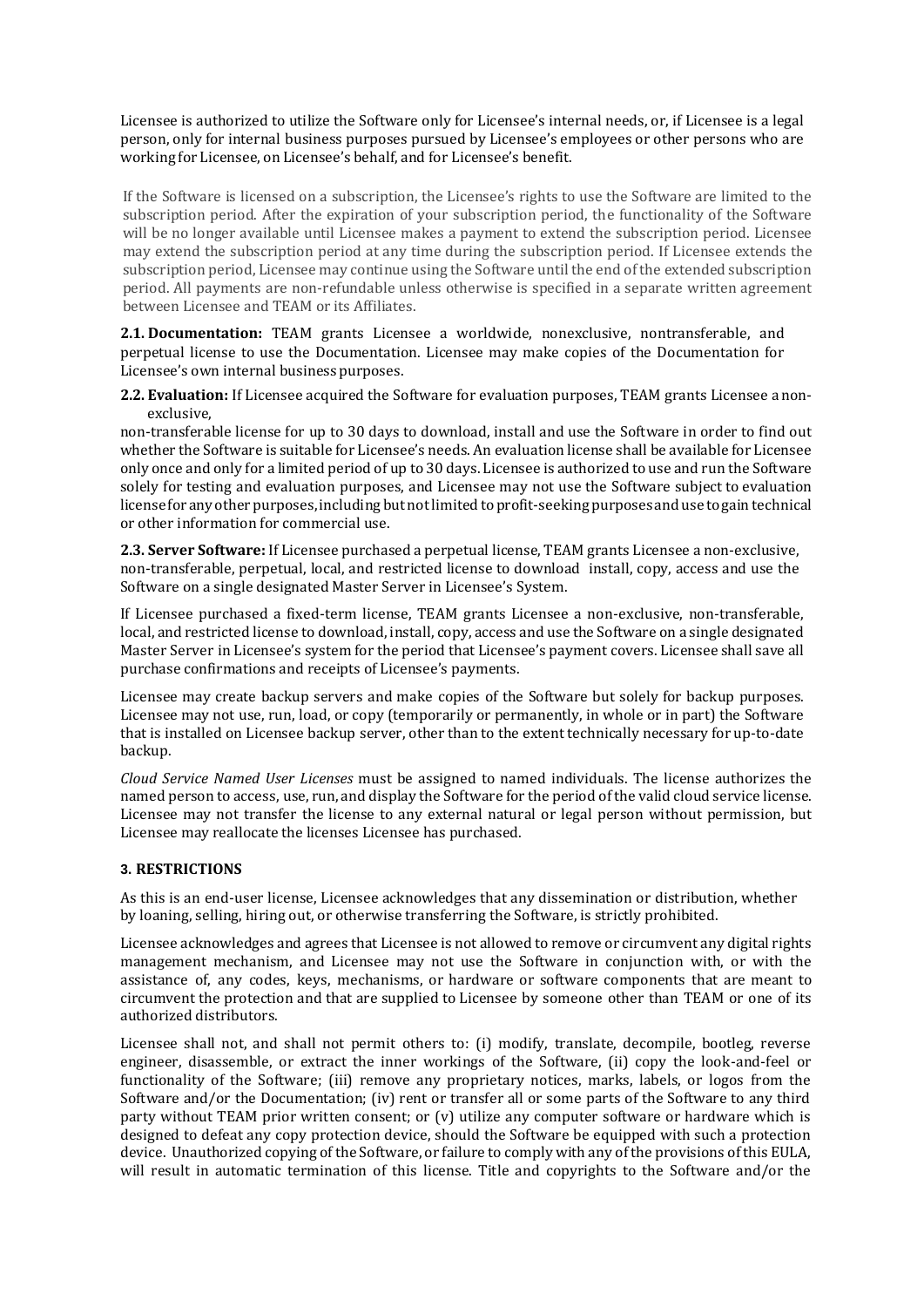Documentation and any copies made by Licensee remain with TEAM and its licensors.

Licensee shall not export, re-export, resell, ship or divert or cause to be exported, re-exported, resold, shipped or diverted, directly or indirectly, the Software under this EULA.

Should Licensee have any questions or need guidance in relation to interoperability issues, please contact [support@teaminfomatics.com](mailto:support@teaminfomatics.com) for further information.

# **4. UPDATES and UPGRADES**

Provided Licensee is current with all fees and charges for use of the Software, at no cost Licensee will be entitled to receive updates that include, new versions, patches and, or corrections to resolve operational issues with the current Software.

# **5. OWNERSHIP**

The Software, any copy made thereof, and all rights therein, including but not limited to copyrights, patents, utility models, industrial designs / design patents, registered and/or unregistered trademarks, trade secrets, and any other industrial rights, are owned by TEAM and/or its licensors. These rights are protected by the provisions of international treaties and applicable national law. All rights not expressly granted to Licensee in this EULA are reserved to TEAM and its licensors. The Software is licensed, not sold, and Licensee does not acquire any ownership of the Software or other rights regarding, including but not limited to, copyrights, patents, utility models, industrial designs / design patents, registered and/or unregistered trademarks or any other industrial rights.

All rights that Licensee has, for the data and content that, is stored and processed in the Software shall remain in Licensee's ownership. Licensee is fully responsible for Licensee's own data and all content that Licensee enters in the Software.

### **6. CONFIDENTIALITY**

Licensee acknowledges that the Software, the code of the Software and the Documentation contain valuable proprietary information and trade secrets and that unauthorized or improper use of the Software and the Documentation will result in irreparable harm to TEAM for which monetary damages would be inadequate and for which TEAM will be entitled to immediate injunctive relief. Accordingly, Licensee will limit access to the Software and the Documentation to those of Licensee's employees and agents who need to use the Software and the Documentation for Licensee's internal business purposes, and Licensee will take appropriate action with those employees and agents to preserve the confidentiality ofthe Software and theDocumentation, using the same degree of care to avoid unauthorized or improper disclosure as Licensee uses for the protection of Licensee's own proprietary software, but in no event less than reasonable care.

Notwithstanding anything to the contrary herein, Licensee shall have no obligation to preserve the confidentiality of any proprietary information that: (i) was in the public domain at the time of disclosure; (ii) entered the public domain through no fault of Licensee;(iii)was givento Licensee free of any obligation to keep it confidential; (iv) is independently developed by Licensee; or  $(v)$  is disclosed as required by law provided that Licensee notifies TEAM prior to such disclosure and provide TEAM with a reasonable opportunity to respond.

## **7. WARRANTY**

LICENSEE AGREES THAT THE SOFTWARE AND THE DOCUMENTATION IS PROVIDED TO LICENSEE "AS IS," WITHOUT WARRANTY OF ANY KIND, EXPRESS OR IMPLIED, AND TO THE MAXIMUM EXTENT PERMITTED BY APPLICABLE LAW NEITHER TEAM NOR ITS LICENSORS MAKE ANY REPRESENTATIONS OR WARRANTIES, EXPRESS OR IMPLIED, INCLUDING BUT NOT LIMITED TO WARRANTIES OF MERCHANTABILITY OR FITNESS FOR A PARTICULAR PURPOSE OR THAT THE SOFTWARE WILL NOT INFRINGE ANY THIRD-PARTY PATENTS, UTILITY MODELS, COPYRIGHTS, TRADEMARKS, OR OTHER RIGHTS. TEAM DOES NOT WARRANT THAT THE SOFTWARE MEETS LICENSEE'S REQUIREMENTS OR THAT THE OPERATION OF THE SOFTWARE WILL BE UNINTERRUPTED ORERROR FREE.

#### **8. LIMITATION OF LIABILITY**

IN NO EVENT SHALL TEAM, ITS EMPLOYEES, OR ITS LICENSORS BE LIABLE FOR ANY DIRECT, INDIRECT, INCIDENTAL, PUNITIVE, SPECIAL, OR CONSEQUENTIAL DAMAGES, REGARDLESS OF HOW THESE WERE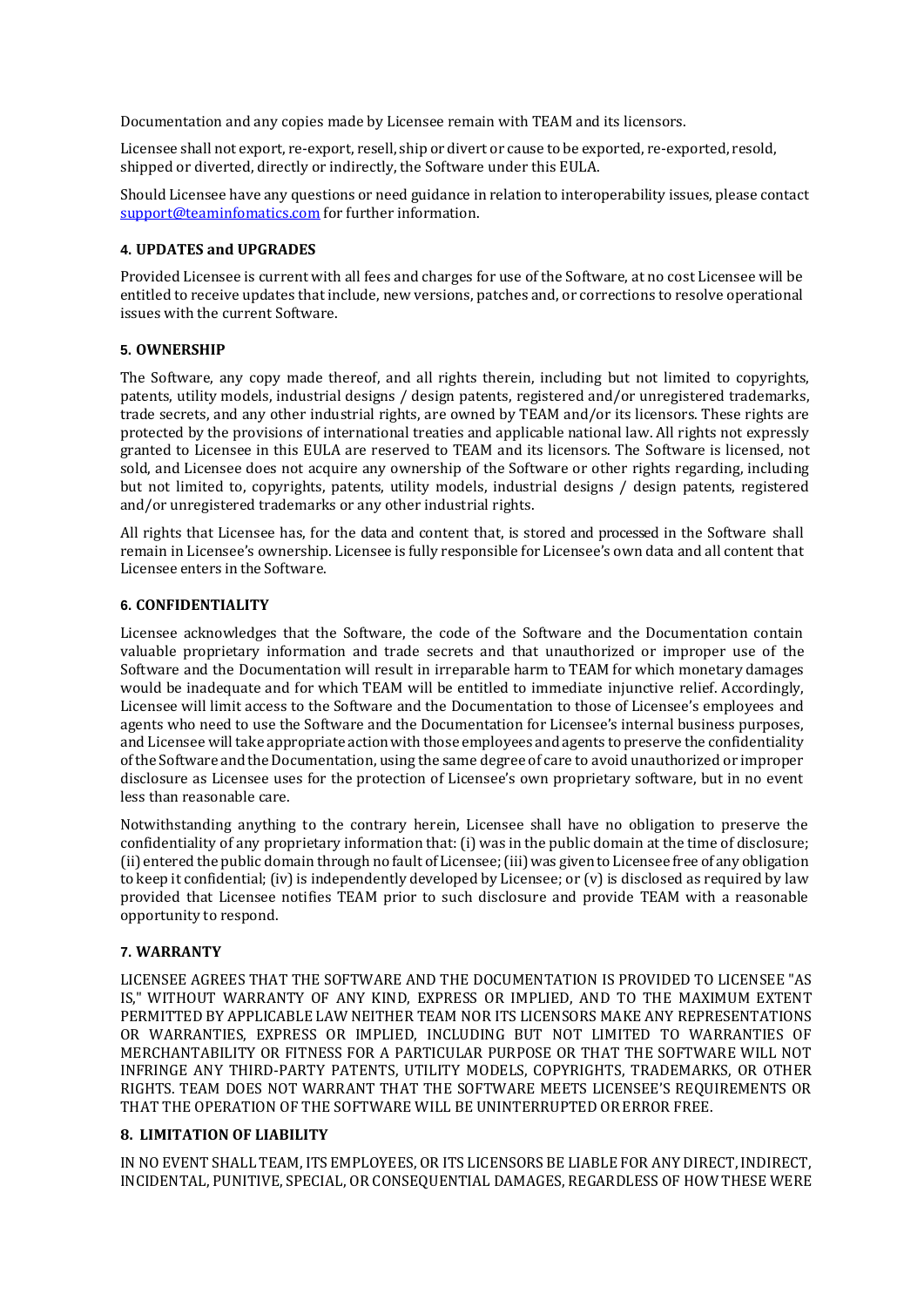CAUSED AND WHETHER ARISING UNDER CONTRACT, TORT, NEGLIGENCE, OR ANY OTHER AREA OF LAW OR FROM LIABILITY ARISING OUT OF THE USE OF OR INABILITY TO USE THE SOFTWARE, EVEN IF TEAM OR ITS LICENSORS ARE ADVISED OF THE POSSIBILITY OF SUCH DAMAGES. IF LICENSEE'S JURISDICTION DOES NOT ALLOW EXCLUSION OF LIABILITY, THE FOREGOING DOES NOT APPLY TO LICENSEE. HOWEVER, IN NO EVENT SHALL THE LIABILITY OF TEAM EXCEED THE AMOUNTS PAID BY LICENSEE FOR THE SOFTWARE.

# **9. OTHER TERMS**

**9.1 Applicable law:** This EULA shall be governed by and construed in accordance with, the laws of the United States ofAmerica to the extent that they apply and otherwise by the laws of the State of New York, without regard to the conflicts of laws principles thereof. The United Nations Convention on Contracts for the International Sale of Goods shall not apply. Should any provision or portion of this EULA be found unenforceable or void, the rest of the EULA remains in full force and effect.

**9.2. Settlement of disputes:** Any controversy or claim arising out of or relating to this EULA, or the breach thereof, shall be settled by arbitration administered by the American Arbitration Association in accordance with its Commercial Arbitration Rules and judgment on the award rendered by the arbitrator(s) may be entered in any court having jurisdiction thereof. The place of arbitration shall be Minneapolis, Minnesota and the number of arbitrators shall be one (1). The arbitrator shall have the authority to grant all remedies provided for by law. Licensee further agrees that the prevailing party in such final and binding arbitration shall be entitled to recover its reasonable attorney's fees.

**9.3.Waiver of Jury Trial:** LICENSEE KNOWINGLY, VOLUNTARILY, AND INTENTIONALLY WAIVES (TO THE EXTENT PERMITTED BY APPLICABLE LAW) ANY RIGHT LICENSEE MAY HAVE TO A TRIAL BY JURY OF ANY DISPUTE ARISING UNDER OR RELATING TO THIS EULA.

**9.4.Order of precedence:** This EULA takes precedence over any prior agreement and any communication or agreement translations. For the avoidance of doubt, all terms and conditions of the English-language version shall apply in the event of any discrepancies between the EULA and a translation thereof.

**9.5.Termination:** TEAM may terminate this EULA and revoke respective licenses with immediate effect in the event of Licensee's breach of the EULA, Licensee's entry into liquidation or other insolvency proceedings, or Licensee's use of the Software to commit criminal offences or otherwise illegal acts.

**9.6.References:** TEAM is permitted mention Licensee as a reference case. However, any use of logos or the addition of Licensee's name to publicly available Web sites will be agreed upon separately.

**9.7. Entire Agreement:** This EULA contains the entire agreement regarding Licensee's use of the Software and may be amended only in writing signed by both parties, except that TEAM may modify this EULA as necessary to comply with applicable laws and regulations.

**9.8.Assignment:** This EULA may not be assigned or otherwise transferred by Licensee.

**9.9.Audit:** Should TEAM find the number of Licensee's licenses or information on Licensee's user accounts not to accurately reflect the number of licenses the licensee is permitted to use, Licensee must provide TEAM with a detailed report on Licensee's licenses. If TEAM finds Licensee's report unsatisfactory, Licensee shall allow a third-party auditor to conduct an audit with the scope and extent needed for prompt gathering of information on licenses. The cost of conducting the audit shall be borne by TEAM unless Licensee is found to be under-licensed, in which case Licensee shall be liable for all costs resulting from and related to the auditin which Licensee's lack of sufficient licenses was found.

**9.10.Improvements to the Software:** Nothing in this EULA limits the rights of TEAM to make improvements to, and revisions of, the Software and related information.

## **10.THIRD-PARTY SOFTWARE AND ACKNOWLEDGEMENTS**

Licensee acknowledges that certain Third-Party Software products are provided by TEAM as a "pass through" to Licensee and such Third-Party Software may be covered by a warranty offered by the thirdparty software vendor, not TEAM. Any Third-Party Software products are set forth in documentation, the readme file, notice.txt, 3<sup>rd</sup> Party License Terms, .txt, or similar files delivered with such software, and are licensed under the terms of and are subject to any third-party terms pertaining thereto set forth in such